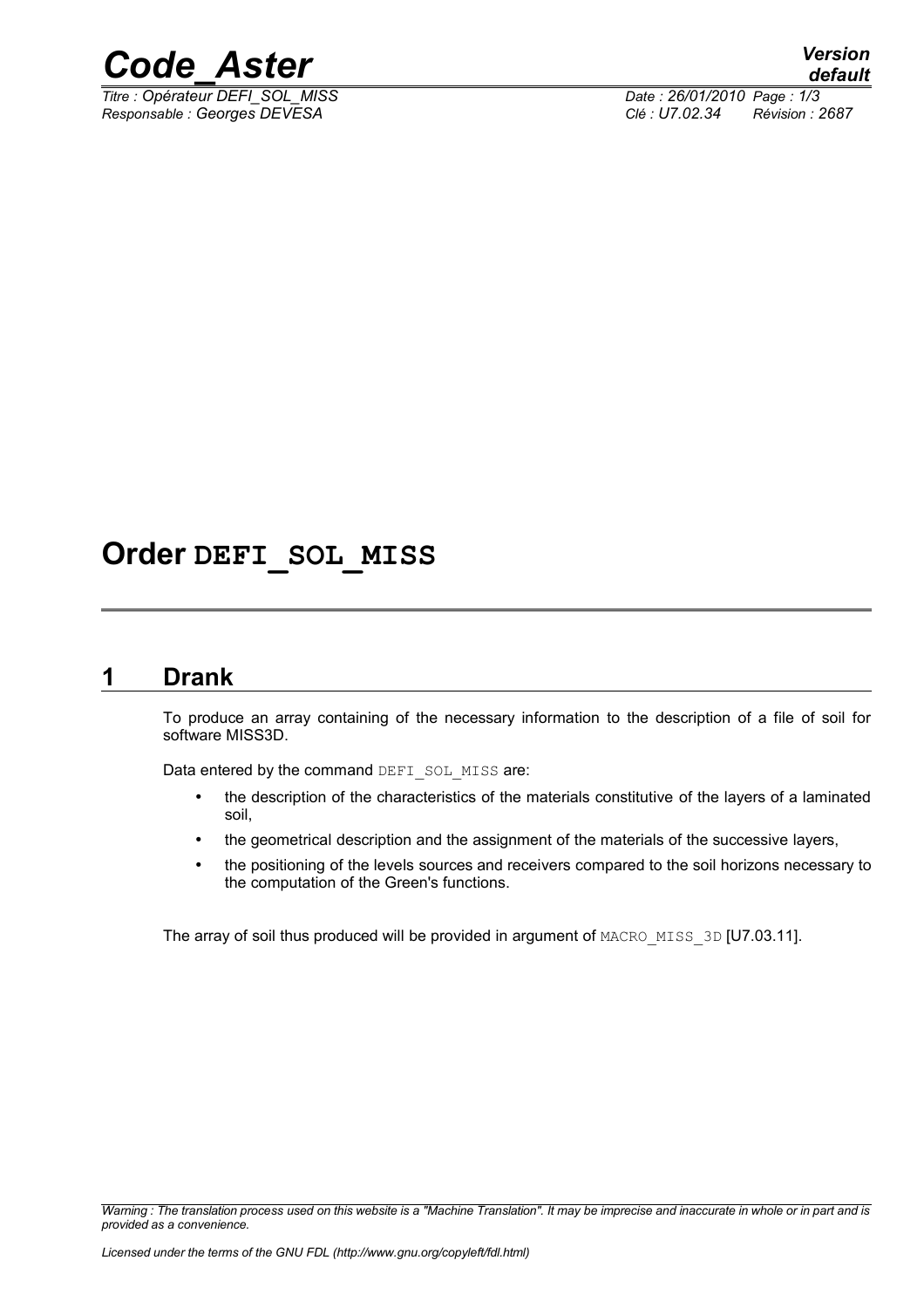# *Code\_Aster Version*

*Titre : Opérateur DEFI\_SOL\_MISS Date : 26/01/2010 Page : 2/3 Responsable : Georges DEVESA Clé : U7.02.34 Révision : 2687*

# **2 Syntax**

tabsol [array] = DEFI\_SOL\_MISS (

 $\blacklozenge$  MATERIAU = F (  $\blacklozenge$  E = Young, [R]  $\bigstar$ NU = nu ,<br>  $\bigstar$ RHO = rho,<br>  $\bigstar$ RHO = rho,  $=$  rho,  $[R]$ <br>HYST  $=$  beta,  $[R]$  $*AMOR$  HYST = beta,  $[R]$ ),  $\bullet$  COUCHE =  $_F$  (<br> $\bullet$ /EPAIS = thick,<br>QUE MATE = numat , [R]  $\triangle$ NUMÉRIQUE MATE = numat , [I]  $\Diamond$ SOURCE = "NON", [DEFAULT] / "OUI',<br>= "NON",  $\Diamond$ RECEPTEUR = [DEFAULT] / "OUI',  $\begin{array}{ccc} \text{{\tt /SUBSTRATUM}} & = & \text{{\tt "NON}'\text{\tt ,}} \\ & \text{{\tt /} & \text{{\tt "OUT'}}\text{\tt ,}} \\ \end{array} \hspace{2cm} \begin{array}{c} \text{{\tt [TXM]}} \\ \end{array}$ / "OUI',  $\triangleleft$ NUMÉRIQUE MATE = numat , [I] ),  $\Diamond$  INFO =/1 , [DEFAULT]  $/2$ , ◊TITER =titer , [l\_Kn] )

*Warning : The translation process used on this website is a "Machine Translation". It may be imprecise and inaccurate in whole or in part and is provided as a convenience.*